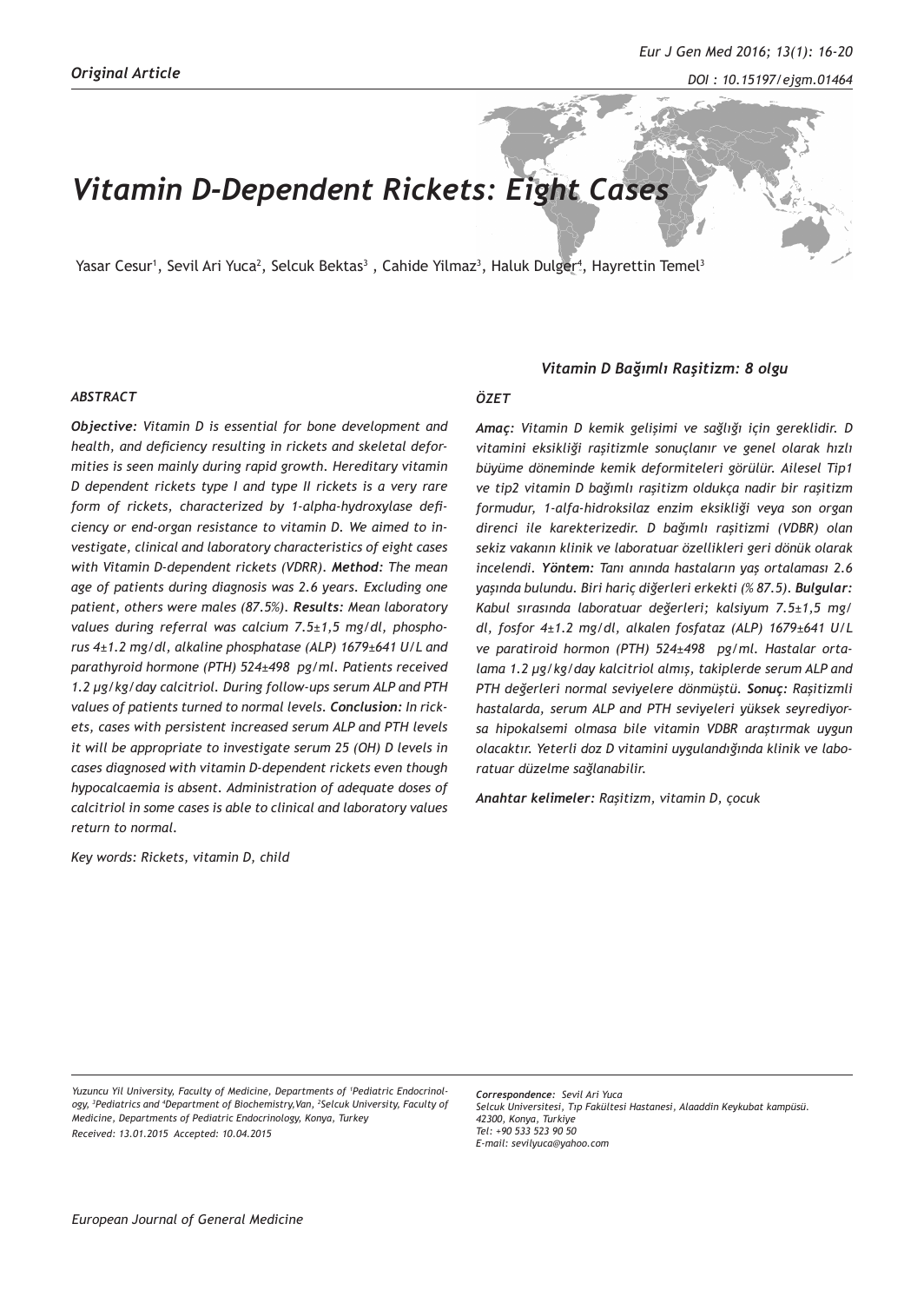## **INTRODUCTION**

Vitamin D also is formed in the skin as a result of direct exposure to sunlight. The liver and kidneys convert vitamin D from food sources or sunlight to an active form called calcitriol. This vitamin has an important role in bone mineral homeostasis by promoting the transport of calcium and phosphate to ensure that the blood levels of these ions are sufficient for the normal mineralization of type I collagen matrix in the skeleton (1). Vitamin D deficiency results in rickets this situation is common in areas where reception is inadequate (2,3).

Vitamin D was discovered during the 20th century and since vitamin D3 was found to be endogenously produced by the body or that it could be obtained from nutrients, it was immediately used in the treatment of nutritional rickets. However in some cases a resistance was observed against pharmacological doses of Vitamin D and these cases were then classified as vitamin D resistant rickets (VDRR). In further studies, it was stated that rickets resistive against Vitamin D would source from hypophosphatemic rickets, calcium (Ca) intake deficiency or congenital Vitamin D metabolism disorders whereas a resistance against Vitamin D receptor is likely to exist (4,5). In contrast to classic vitamin D-deficiency rickets, a number of vitamin D-resistant rachitic syndromes are caused by acquired and hereditary defects in the metabolic activation of the vitamin to its hormonal form, 1,25-dihydroxyvitamin D3 (1,25(OH)2D3), or in the subsequent functions of the hormone in target cells (1).

Clinical and laboratory characteristics of VDRR cases encountered a period of three years are represented here.

ing chronic disease or long-term intake of medication interfering with bone metabolism were excluded from this study. Serum 25 (OH) D concentration was measured by licit chromatographic HPLC method (HP Agilent 1200 series, chrom systems kit, Germany), HP A silent technologies 1200 series. Plasma PTH was measured by a chemiluminescent immunoassay (Immulite 2000, Siemens USA). Ca, P, ALP were measured end point read system with colorimetric spectrofotometric method (Roche Hitachi modular Analytics system, Germany)

## **RESULTS**

The mean age of patients during diagnosis was 2.6 years (the smallest child was 6 months and the oldest child was 5 years old). Excluding one child (87.5%) all patients were male. Two of the cases were siblings. They referred to our clinic at autumn and winter seasons. Mean laboratory values during application were as the following: Ca 7.5±1.5 mg/dl, phosphor 4±1.2 mg/dl, ALP 1679±641 U/L and PTH 524±498 pg/ml, excluding two patient whom were within the normal limits, calcium levels were low. Serum P was found low in another three patients and a regular phosphor replacement was needed in one of the cases. Serum 25-OH vitamin D [25(OH) D] levels were within the normal limits. 1.25 dihydroxy vitamin D [1. 25 (OH) 2D] level was found above the normal values in 2 patients and low in 2 patients out of 5 (Table 1). There was widening at the wrists of all of patients, and rachitic rosary, bell-shaped chest, muscle weakness, hypotonia in 5 cases (Figure 1). Expansion of the metaphysis, irregularity of the metaphyseal margin, a brush−like appearance, cupping and general osteopenia which typical radiological findings were

**MATERIAL AND METHODS**

Eight patients who were diagnosed with VDRR during their referral to our pediatric endocrinology outpatient clinic between September 2003 and November 2006 were studied as retrospective. Data related with age, gender and biochemical values of patients were obtained from their files. Therapies which were provided during referrals and clinical follow-ups were carefully scrutinized. Absolute clinical and biochemical improvement periods and the therapeutically dosage during the mentioned periods were recorded. The patients with nutritional rickets due to insufficient nutrition and secondary rickets emerg-



*Figure 1. The classic finding of rickets; widening at the wrists, rachitic rosary, bellshaped chest, bone deformities of extremities and hypotonia.*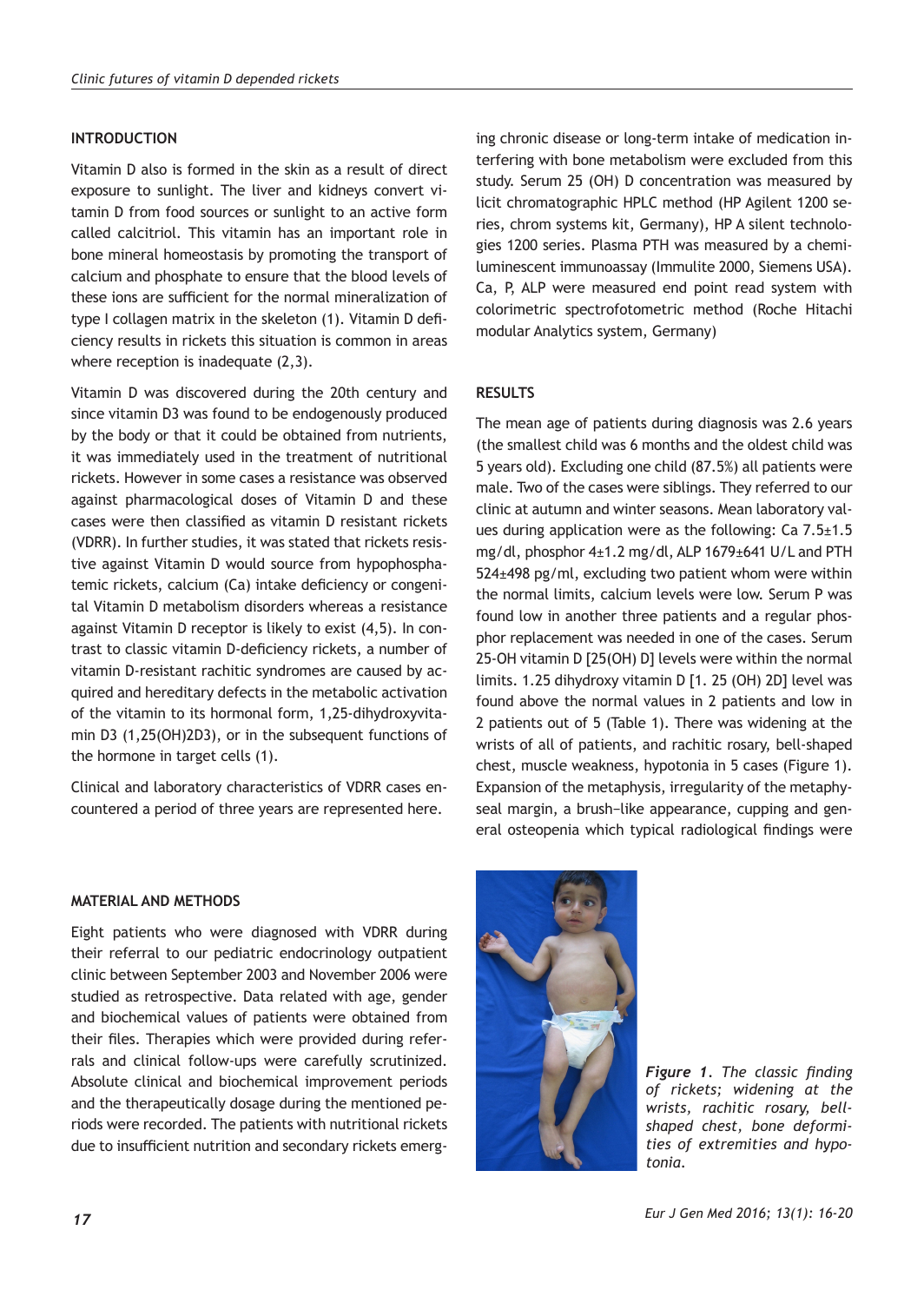| Case<br>No | Diagnosed<br>age(year) | Gender | Calcium<br>(mg/dl) | Phosphor<br>(mg/dl) | <b>ALP</b><br>(U/L) | PTH<br>(U/L) | 25(OH)D<br>$(\mu g/L)$ | 1.25(OH),D<br>(pg/ml)<br>$(30-65)$ | Radiological<br>finding | Follow<br>иp<br>(month) |
|------------|------------------------|--------|--------------------|---------------------|---------------------|--------------|------------------------|------------------------------------|-------------------------|-------------------------|
|            | 0.5                    | male   | 8.1                | 3.4                 | 2027                | 1347         | 30                     |                                    | yes                     | 36                      |
| 2          | 0.5                    | male   | 7.4                | 4.2                 | 1374                | 346          | 42,5                   |                                    | yes                     | 12                      |
| 3          | 4.5                    | male   | 9                  | 5.6                 | 1410                | 84           | 43                     | 150                                | no                      | 24                      |
| 4          | 3                      | male   | 8,9                | 5.5                 | 941                 | 102          | 22                     | 120                                | no                      | 24                      |
| 5          | 0.9                    | female | 6.7                | 2                   | 3090                | 592          | 80                     | 20                                 | yes                     | 29                      |
| 6          | 4                      | male   | 7.8                | 4.2                 | 2027                | 1347         | 34                     |                                    | yes                     | 12                      |
|            | <sup>-</sup>           | male   | 4                  | 2.7                 | 1152                | 187          | 33                     | 15                                 | yes                     | 24                      |
| 8          | 5                      | male   | 8.1                | 4.1                 | 1414                | 189          | 22,9                   | 66                                 | no                      | 12                      |

*Table 1. Mean laboratory values during diagnose and following of patients with VDDR.*

detected in all cases below two years-old (Figure 2), and rachitic pneumopathic findings were present such as expansions in the costochondral junctions (rachitic rosaries) rachitic on the chest radiograph and fractures of the long bones resulting from thinning of the cortex due to gen-



*Figure 3. Radiological appearance of rachitic pneumopathic findings and fractures of the upper extremities.*



*Figure 2. Radiological appearance of cupping and irregularity of the metaphyseal margin in hand wrist.*

eral osteopenia in one case with severe rickets (Figure 3). There was no celiac disease, cystic fibrosis and other chronic disease that effected bone structure in any of our patients. A mean dose of 1.2 µg/kg/day (min.0.5 µg/day, max.2 µg/day) calcitriol was administered to patients. Cases were followed for a mean period of 18 months (average 12-36 months). Serum ALP and PTH values of patients during the follow-up term achieved normal values within a mean period equal to 13.5 months.

## **DISCUSSION**

If no improvement is observed in patients presenting with signs of rickets in spite of appropriate treatment, the metabolism disorders of Vitamin D should be kept in mind. Thus necessary tests should be planned for the etiologic differential diagnosis.

Vitamin  $\mathsf{D}_{_{\!3}}$  (cholecalciferol), synthesized in the epidermis in response to UV radiation, and dietary vitamin  $D_2^{\circ}$  (ergocalciferol, synthesized in plants) are devoid of any biologic activity. Vitamin D hormonal activity is due primarily to the hydroxylated metabolite of vitamin  $D_3$ , 1-alpha,25dihydroxyvitamin  $D_3$  (calcitriol), the actions of which are mediated by the vitamin D receptor (6-9). In the liver, vitamin D 25-hydroxylase catalyzes the initial hydroxylation of vitamin D at carbon 25; in the kidney, 1-alphahydroxylase catalyzes the hydroxylation and metabolic activation of 25-hydroxyvitamin  $\mathsf{D}_{\mathfrak{z}}$  into 1,25-dihydroxyvitamin  $D_3$ . The active metabolite 1.25 (OH) 2 D binds and activates the nuclear vitamin D receptor, with subsequent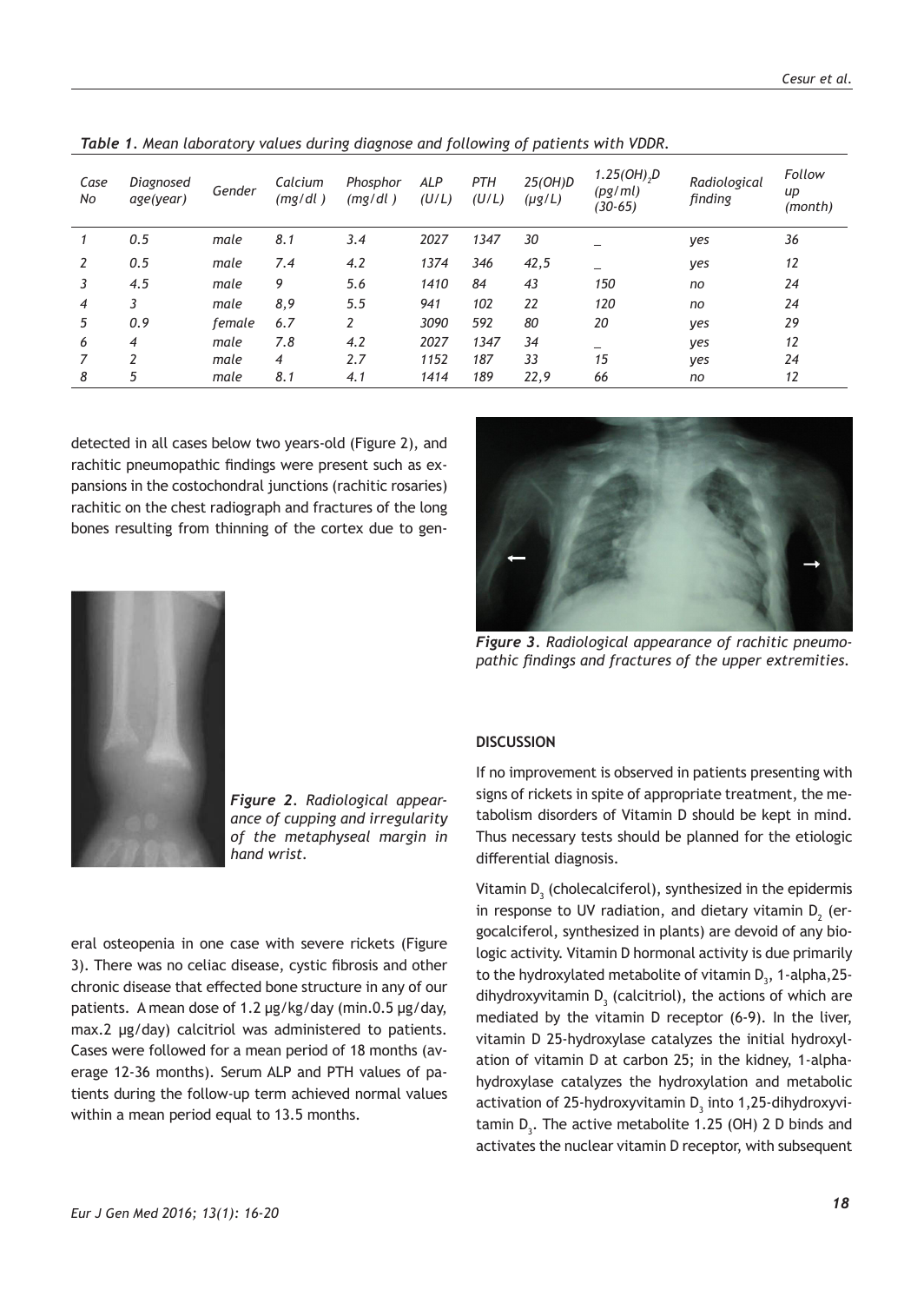regulation of physiologic events such as calcium homeostasis and cellular differentiation and proliferation (10).

Thanks to the effect of ultraviolet rays vitamin  $\mathsf{D}_{_{\!3}}$  is synthesized in the skin or it can be easily obtained from especially fatty fishes. Risk factors related with Vitamin D deficiency are lack of Vitamin D replacement, premature state, low sunshine exposure, dermal pigmentation and malabsorption (4,5). The medical history of our nursing infants demonstrated restricted exposure to sun rays. These patients referred to our clinic during the autumn and winter seasons. None of the patients showed a history of Vitamin D supplementation. Although cholecalciferol given in adequate doses and duration for active rickets, it was not seen the clinical and biochemical improvement in patient presented here. So we thought might vitamin D dependent rickets, and we examined for differential diagnose. Some of our patients (5 cases) who at their suckling period displayed widening at their hand and foot wrists and rachitic rosary were also present. Radiological studies revealed irregularity on metaphies of long bones compatible to active rickets in hand wrist graphs of patients and calyx formation in various levels. There were multiple old fractions on his upper and lower limbs in two patients and there is uncleavaged fracture at her left wrist in ten month years-old girl. Older patients had complaints related with subjective joint and bone pain and were suffering from fatigue.

Vitamin D-dependent rickets type 1A is due to an enzymatic defect in synthesis of the active form of vitamin D caused by mutation in the CYP27B1 gene. VDDR1B is a form of rickets due to mutation in the gene encoding a vitamin D 25-hydroxylase; another enzyme necessary for the synthesis of active vitamin D. VDRR type 2A is caused by end-organ unresponsiveness of active vitamin D due to mutation in the gene encoding the vitamin D receptor. VDDR2B is an unusual form of end-organ unresponsiveness to active vitamin D due to an abnormal protein that interferes with the function of the VDR. In patients with Type I vitamin D dependent rickets, hypocalcaemia, hypophosphatemia, secondary hyperparathyroidism are present and ALP level is high while serum 25(OH) D level is normal and 1.25(OH) 2 D level is low (6-8). A resistance state at the receptor level can be pronounced for type II Vitamin D-dependent rickets (VDRR). During the first months patients may display classical rickets symptoms and have high 1.25(OH) 2 D level, as well 1.25(OH) 2 D level may be found normal (10-11).

In our patients, serum ALP and PTH levels were found high during referral. Serum calcium values were low and 25(OH) D levels were within normal limits in all patients. 1.25(OH) 2 D levels in patients who we were able to monitor were low in two patients out of five and above normal limits in three.

A mean dose of 1.2 µg/kg/day calcitriol was administered to patients (lowest dose 0.5 µg/ day, highest dose 2 µg/ day). Patients were followed up for an average of 18 months (minimum 12 months and maximum 48 months) and serum ALP and PTH levels returned to normal.

The patients with type II VDRR during the first months may display classical rickets symptoms and have high 1.25 (OH) 2 D levels. Poor responses to high dose calcitriol or inactivity can be present. Occasionally, rickets can be cured by pharmacologic dosages such as 15-30 µg/day or 1-6 µg/kg/day calcitriol. Calcium and phosphor levels are low, and 25 (OH) D is normal (8-10).

The earliest symptom among our patients was seen when the patients were 6 months old. One of our patients responded well after the dosage of calcitriol was increased to 2 µg /day while all of our patients succeed to respond to calcitriol therapy. Serum P was found low in another two patients and a regular phosphor replacement was needed later three months of initial calcitriol therapy in one of the cases whose respond of therapy was late for a year. However, we were not able to study 1.25(OH) 2 D levels in three patients, and therefore we failed to determine a definite type of rickets for them. Nevertheless, cases can be accepted as non-nutritional rickets patients because their values of 25 (OH) D are normal, and possibly not as type II VDRR; therefore patients can be considered as type I cases as they responded to therapy well in therapeutic doses, perhaps the degree of resistance was fairly low.

Consequently, in rickets cases with persistent increased serum ALP and PTH levels it will be appropriate to investigate serum 25 (OH) D levels in cases diagnosed with VDRR even though hypocalcaemia is absent. Administration of adequate doses of calcitriol in such cases shall allow clinical and laboratory values return to normal.